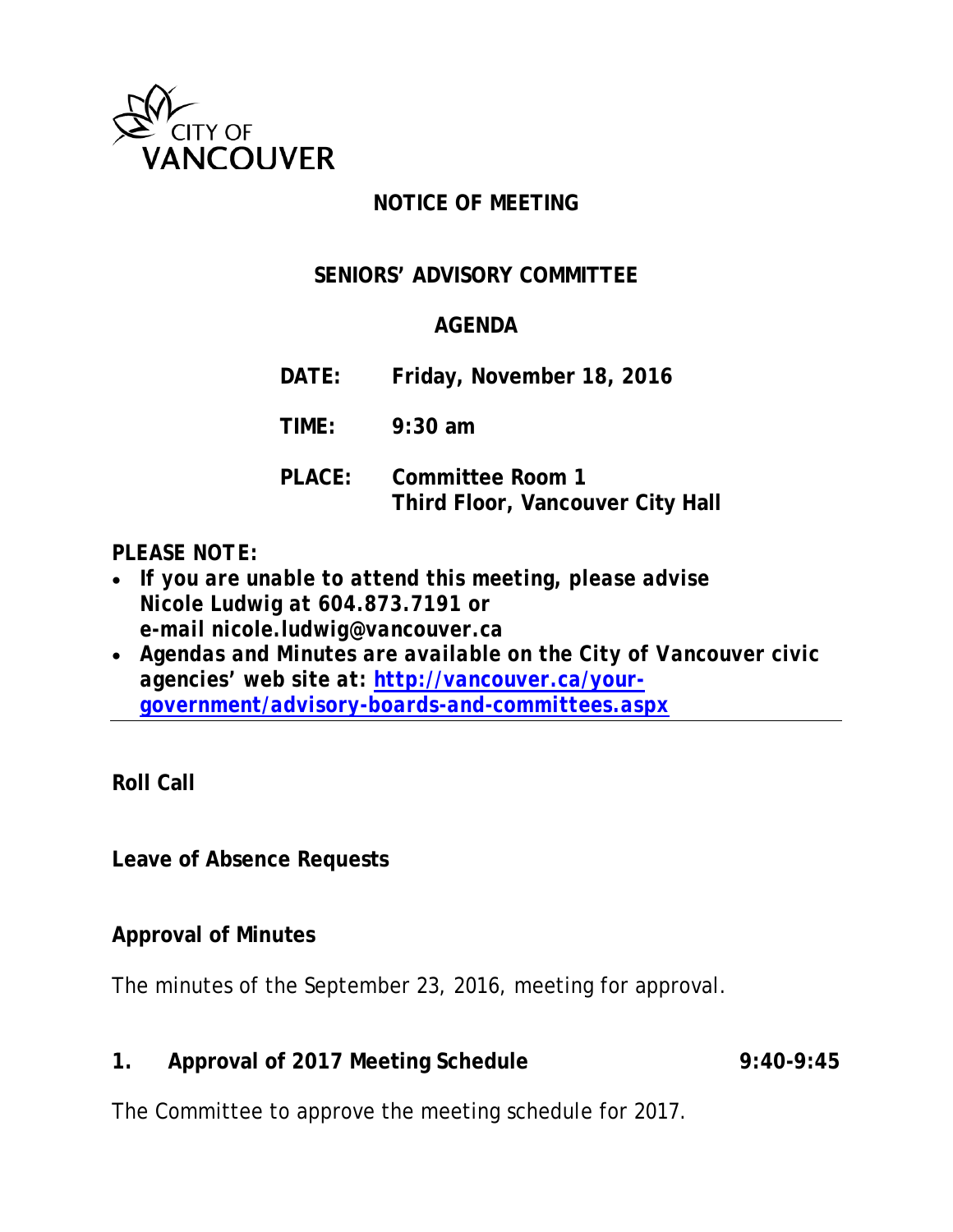#### **2. Motions Updates 9:45-10**

Updates regarding the following motions:

- a. Increased Accessibility to Public Washrooms
- b. Accessibility for Patients at West 10<sup>th</sup> Avenue Medical **Facilities**
- c. An Age-Friendly Arbutus Corridor

*Note: the three motions above wereintroduced at the Regular Council meeting on November 1, 2016. Motion a, above,was referred to the Standing Committee on Strategic Priorities on November 2, 2016, in order to hear from speakers. The decision on this motion is available in the minutes from the Standing Committee meeting, on page 3 at the following link:* 

*<http://council.vancouver.ca/20161102/documents/pspc20161102min.pdf>*

*. Motions b and c above were referred to staff for consideration in during existing and upcoming consultation processes.*

**3. Downtown Bus Service Review and Update 10-10:20**

Transportation Planning Branch Staff to present on this matter.

**4. Vancouver Park Board Aquatic Engagement 10:20-10:40**

Michelle Larigakis, Vancouver Park Board, will present on this matter and request input from the committee regarding seniors-specific programming for the new Aquatic Services Strategy, VanSplash.

Details on VanSplash are available at the following link: [http://vancouver.ca/parks-recreation-culture/vansplash-aquatics](http://vancouver.ca/parks-recreation-culture/vansplash-aquatics-strategy.aspx)[strategy.aspx](http://vancouver.ca/parks-recreation-culture/vansplash-aquatics-strategy.aspx)